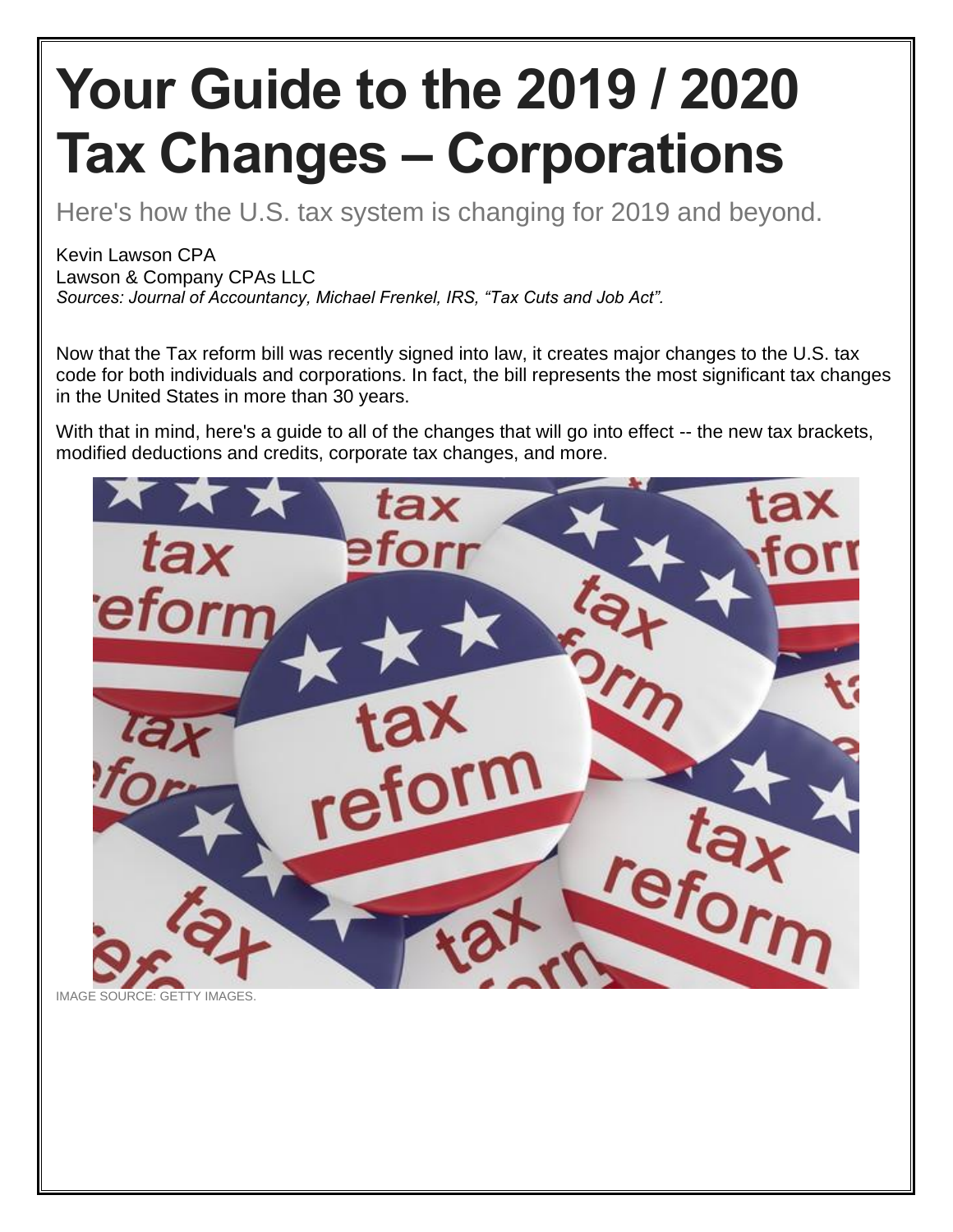## **The 2019 tax bracket**

For tax years 2018 through 2025, the new tax law has significantly simplified the corporate tax rate and has created a single flat tax Rate at 21% on corporate profits:

| <b>Marginal Tax</b><br>Rate | <b>Corporate Net Profit</b> |
|-----------------------------|-----------------------------|
| 21%                         | \$1 and beyond              |
| DATA SOURCE: IRS.           |                             |

## **Corporate AMT**

A significant change that will impact corporations is the complete repeal of the corporate AMT.

#### **Depreciation**

- **- Bonus Depreciation**
- **- Section 179 Expensing**
- **- Luxury Automobile limits**

#### **Bonus Depreciation:**

The act extended and modified bonus depreciation under Sec. 168(k), allowing businesses to immediately deduct 100% of the cost of eligible property in the year it is placed in service, through 2022. The amount of allowable bonus depreciation will then be phased down over four years: 80% will be allowed for property placed in service in 2023, 60% in 2024, 40% in 2025, and 20% in 2026. (For certain property with long production periods, the above dates will be pushed out a year.)

The act also removed the rule that made bonus depreciation available only for new property.

#### **Section 179 Expensing:**

The act increased the maximum amount a taxpayer may expense under Sec. 179 to \$1 million and increased the phaseout threshold to \$2.5 million. These amounts will be indexed for inflation after 2018.

The act also expanded the definition of Sec. 179 property to include certain depreciable tangible personal property used predominantly to furnish lodging or in connection with furnishing lodging. It also expanded the definition of qualified real property eligible for Sec. 179 expensing to include any of the following improvements to nonresidential real property: roofs; heating, ventilation, and air-conditioning property; fire protection and alarm systems; and security systems.

#### **Luxury Automobile Depreciation Limits:**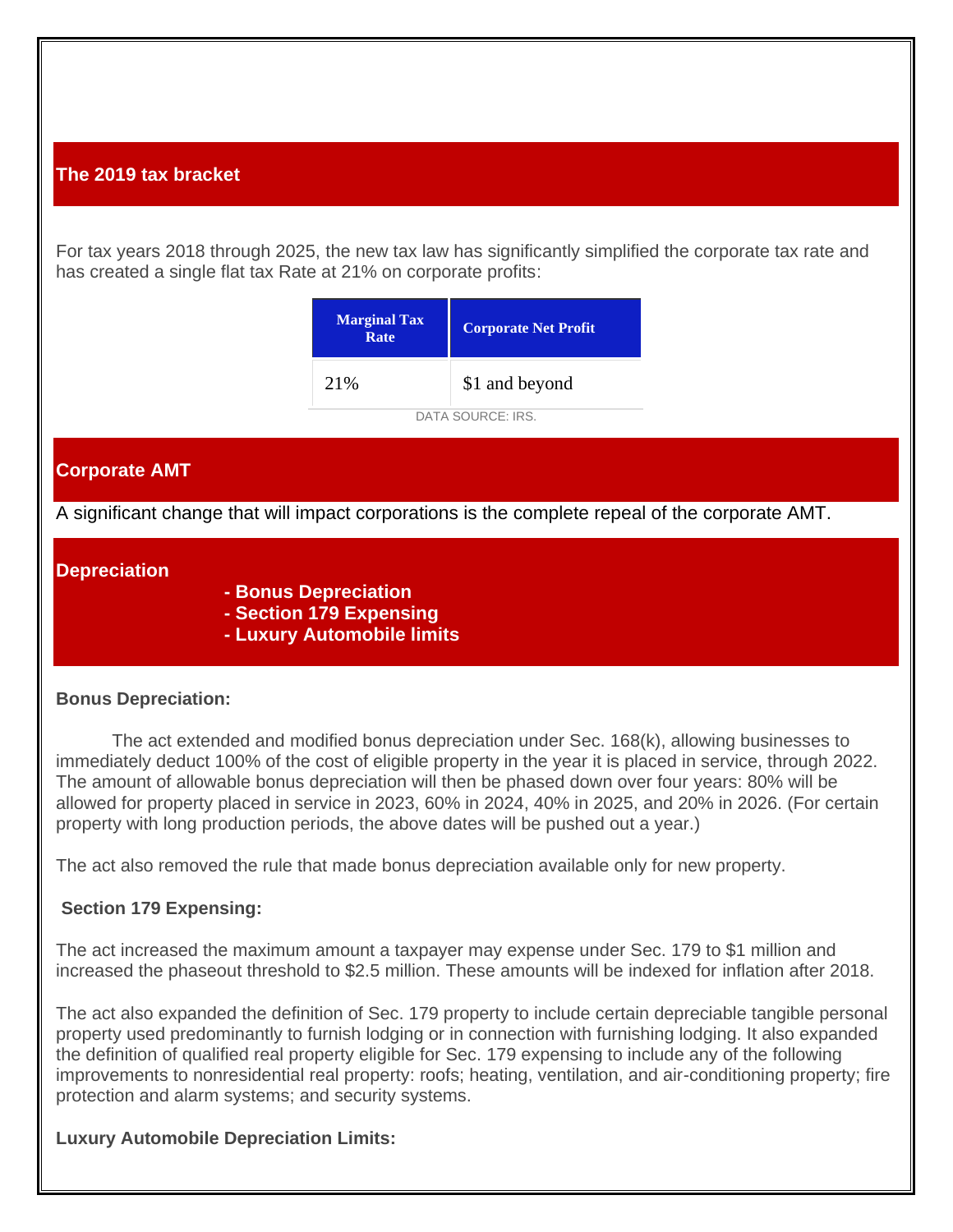The act increased the depreciation limits under Sec. 280F that apply to listed property. For passenger automobiles placed in service after 2017 and for which bonus depreciation is not claimed, the maximum amount of allowable depreciation is \$10,000 for the year in which the vehicle is placed in service, \$16,000 for the second year, \$9,600 for the third year, and \$5,760 for the fourth and later years.

## **Accounting Methods**

*Cash method of accounting:* The act expanded the list of taxpayers that are eligible to use the cash method of accounting by allowing taxpayers that have average annual gross receipts of \$25 million or less in the three prior tax years to use the cash method. The \$25 million gross-receipts threshold will be indexed for inflation after 2018. Under the provision, the cash method of accounting may be used by taxpayers, other than tax shelters, that satisfy the gross-receipts test, regardless of whether the purchase, production, or sale of merchandise is an income-producing factor.

Farming C corporations (or farming partnerships with a C corporation partner) will be allowed to use the cash method if they meet the \$25 million gross-receipts test.

The current-law exceptions from the use of the accrual method otherwise remain the same, so qualified personal service corporations, partnerships without C corporation partners, S corporations, and other passthrough entities continue to be allowed to use the cash method without regard to whether they meet the \$25 million gross-receipts test, so long as the use of that method clearly reflects income.

*Inventories:* Taxpayers that meet the cash-method \$25 million gross-receipts test will also not be required to account for inventories under Sec. 471. Instead, they will be allowed to use an accounting method that either treats inventories as nonincidental materials and supplies or conforms to their financial accounting treatment of inventories.

*UNICAP:* Taxpayers that meet the cash-method \$25 million gross-receipts test are exempted from the uniform capitalization rules of Sec. 263A. (The exemptions from the UNICAP rules that are not based on gross receipts are retained in the law.)

## **Expenses and Deductions**

*Interest deduction limitation:* Under the act, the deduction for business interest is limited to the sum of (1) business interest income; (2) 30% of the taxpayer's adjusted taxable income for the tax year; and (3) the taxpayer's floor plan financing interest for the tax year. Any disallowed business interest deduction can be carried forward indefinitely (with certain restrictions for partnerships).

Any taxpayer that meets the \$25 million gross-receipts test is exempt from the interest deduction limitation. The limitation will also not apply to any real property development, redevelopment, construction, reconstruction, acquisition, conversion, rental, operation, management, leasing, or brokerage trade or business. Farming businesses are allowed to elect out of the limitation.

For these purposes, business interest means any interest paid or accrued on indebtedness properly allocable to a trade or business. Business interest income means the amount of interest includible in the taxpayer's gross income for the tax year that is properly allocable to a trade or business. However, business interest does not include investment interest, and business interest income does not include investment income, within the meaning of Sec. 163(d).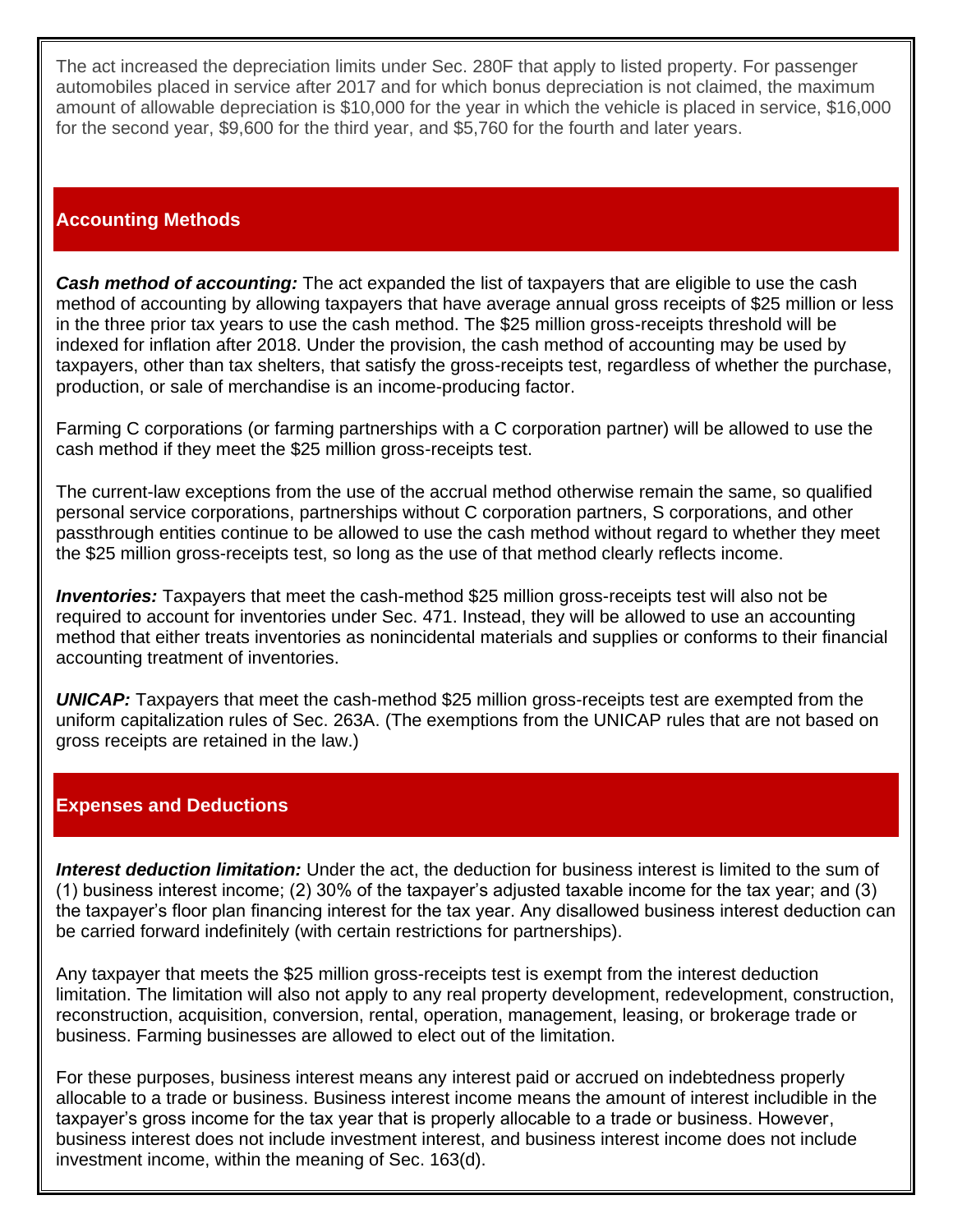Floor plan financing interest means interest paid or accrued on indebtedness used to finance the acquisition of motor vehicles held for sale or lease to retail customers and secured by the inventory so acquired.

## **Net Operating Losses**

The act limits the deduction for net operating losses (NOLs) to 80% of taxable income (determined without regard to the deduction) for losses. (Property and casualty insurance companies are exempt from this limitation.)

Taxpayers are allowed to carry NOLs forward indefinitely. The two-year carryback and special NOL carryback provisions were repealed. However, farming businesses are still allowed a two-year NOL carryback.

#### **Domestic Production Activities Deduction**

The new act has eliminated this deduction.

#### **Entertainment Expenses**

Perhaps the most controversial aspect of tax reform on the corporate tax reform is the elimination of the deduction for all "Entertainment" expenses. The act disallows a deduction for (1) an activity generally considered to be entertainment, amusement, or recreation; (2) membership dues for any club organized for business, pleasure, recreation, or other social purposes; or (3) a facility or portion thereof used in connection with any of the above items.

These expenses include expenses such as sporting event tickets, (this includes your Cowboys tickets) or any other event that would be considered "Fun".

#### **Meals**

Under the act, taxpayers are still generally able to deduct 50% of the food and beverage expenses associated with operating their trade or business (e.g., meals consumed by employees on work travel). For amounts incurred and paid after Dec. 31, 2017, and until Dec. 31, 2025, the act expands this 50% limitation to expenses of the employer associated with providing food and beverages to employees through an eating facility that meets requirements for *de minimis* fringes and for the convenience of the employer. This means that we retain the standard 50% limit on meals but we lose the ability to treat "meals at the convenience of the employer as a 100% deduction, it becomes a 50% deduction now.